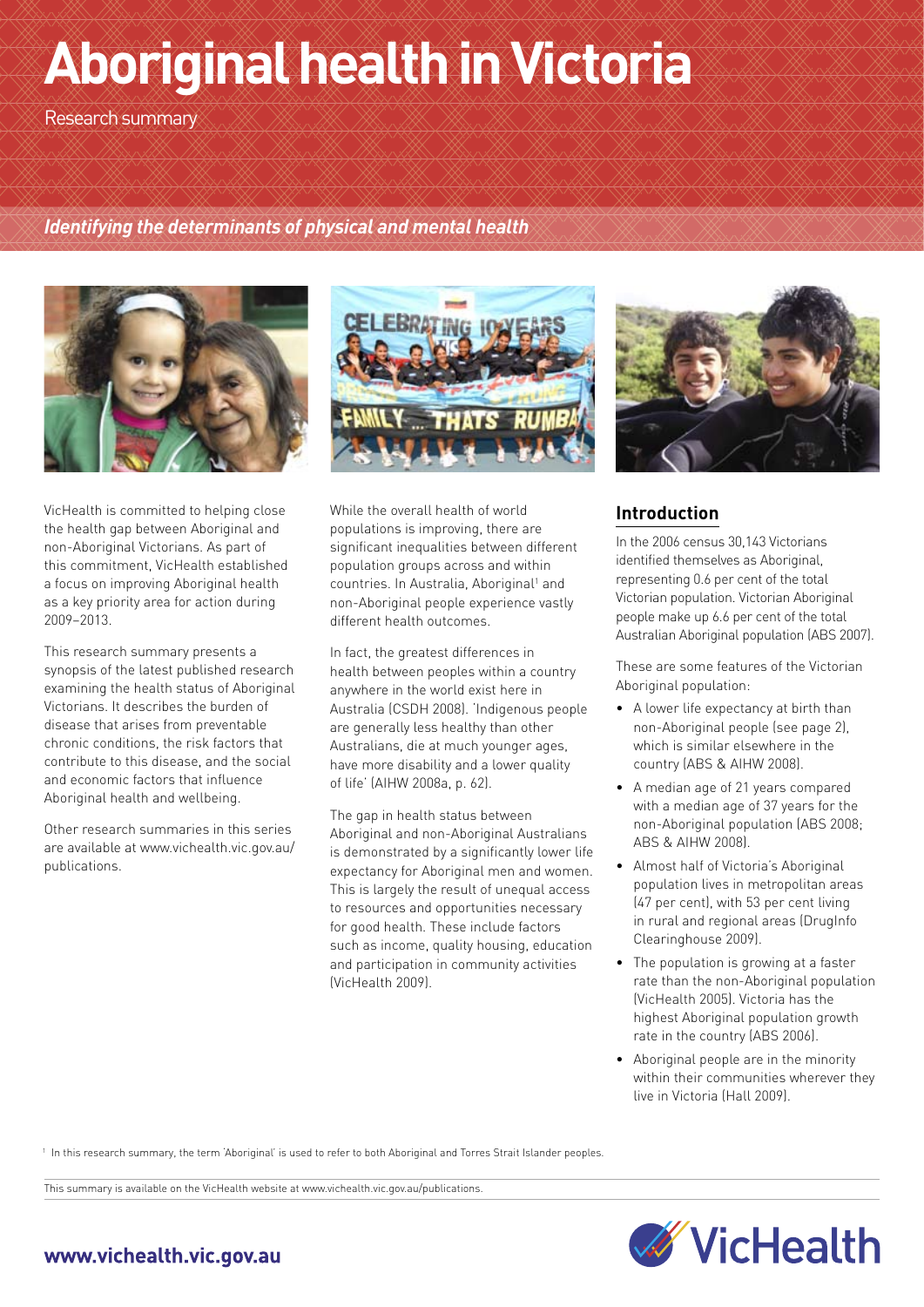#### Aboriginal life expectancy

**Accurately determining life expectancy of Aboriginal Australians was difficult because of unclear or inadequate data. The common practice in the past of using indirect methods indicated a 17 year life expectancy gap between Aboriginal and non-Aboriginal Victorians (ABS & AIHW 2008)2 . Newer methods now indicate a life expectancy gap between Aboriginal and non-Aboriginal Australians of 11.8 years for men and 10 years for women (ABS 2006). However, there is currently not enough information to produce reliable estimates in Victoria using this method. It is important to note that the differences in numbers reflect the better methods available to measure the gap in life expectancy; it does not mean the life expectancy gap has been reduced.**

## **Key definitions and concepts**

Health is often defined in Australia as 'a state of complete physical, mental and social wellbeing, and not merely the absence of disease or infirmity' (WHO 1978, p. 1).

Describing the health of Aboriginal Victorians involves looking at individual characteristics and behaviours, as well as the broader social, economic and environmental factors that influence health. It is also important to understand the 'history of colonisation and the subsequent disadvantage experienced [by Aboriginal people] over more than two centuries' (VicHealth 2008, p. 6).

Aboriginal people view health as something that connects all aspects of life. It is 'not just the physical wellbeing of the individual but the social, emotional, and cultural wellbeing of the whole community. This is a whole-of-life view and it also includes the cyclical concept of life-deathlife' (National Health Strategy Working Party 1989, p. x).

# Self reported health

Self reported health is a measure of how people perceive their health to be on a scale from poor to excellent. It is a useful indicator of the general health of a population (The Allen Consulting Group 2008).

Self reported health is a strong predictor of the likely use of the health care system, and a strong indicator of mortality. When adjusted for age differences, self reported health reveals that Aboriginal Australians (30 per cent) are twice as likely as non-Aboriginal Australians (15 per cent) to perceive that their health is only fair or poor (AIHW 2008b).

## **The burden of chronic disease for Aboriginal Victorians**

Four preventable chronic conditions are among the biggest direct contributors to the life expectancy gap between Aboriginal and non-Aboriginal Victorians (Victorian Government Department of Human Services 2009). These are cardiovascular disease, diabetes, cancer and mental illness.

More than two-thirds of Aboriginal people living in non-remote areas suffer from at least one chronic condition (ABS 2006) and this is increasing (Griew, Tilton et al. 2008).

#### More trips to hospital

**A greater burden of disease also means more visits to hospital for treatment. Time away from work, families and communities creates a further burden and contributes to a cycle of disadvantage. Effective primary health care can prevent unnecessary visits to hospital (WHO 2008) and help stop the cycle of disadvantage.** 

**Cardiovascular disease, diabetes (and associated renal failure), cancer and mental ill health are among the most frequent reasons Aboriginal Victorians are admitted to hospital (Victorian Government Department of Human Services 2008).**

**In Victoria, 18.5 per cent of trips to hospital for Aboriginal Victorians were avoidable, compared with 4.2 per cent for non-Aboriginal Victorians, indicating inequality in access to primary health care services (The Allen Consulting Group 2008).**

#### Cardiovascular disease

Cardiovascular disease is any disease of the heart or blood vessels. This includes hypertension (high blood pressure), coronary heart disease and heart failure (Australian Better Health Initiative 2009). Cardiovascular disease is the leading cause of death and disability for Aboriginal Victorians (Victorian Government Department of Human Services 2008):

- Of all Aboriginal deaths in Australia during 2002 and 2005, 27 per cent were due to cardiovascular disease (AIHW 2008).
- 63 per cent of deaths of Aboriginal Australians due to cardiovascular disease occur before the age of 65 years, compared to 10 per cent of non-Aboriginal Australians (Penm 2008).
- The median age at death from cardiovascular disease for Aboriginal Australians is 60 years, compared to 81 years for the general population (ABS 2002).
- 15 per cent of Aboriginal Victorian adults report that they have cardiovascular disease, about 1.5 times the number of non-Aboriginal people (Hall 2009).
- High blood pressure is the most commonly reported form of cardiovascular disease (Penm 2008).

It is estimated that more than six years of the life expectancy gap could be removed if Aboriginal Australians experienced the same level of cardiovascular health as non-Aboriginal Australians (ABS 2002). There is potential to make this reduction now, simply by making existing medical treatments equally available to Aboriginal Australians:

- Aboriginal Australians are more likely to die from a heart attack without being admitted to hospital. They are also more than twice as likely to die even if admitted to hospital (AIHW 2006).
- Aboriginal Australians have a significantly lower chance of receiving key investigations and treatments for heart disease such as angiography, angioplasty or bypass surgery (AIHW 2006).

## **Diabetes**

Diabetes occurs among Aboriginal Australians at around three times the rate of the non-Aboriginal population (Diabetes Australia Vic 2008):

- Diabetes is one of the leading causes of death and disability for Aboriginal men and women (Victorian Government Department of Human Services 2008).
- Aboriginal Victorians are hospitalised for diabetes at more than twice the rate of non-Aboriginal Australians (AIHW 2008).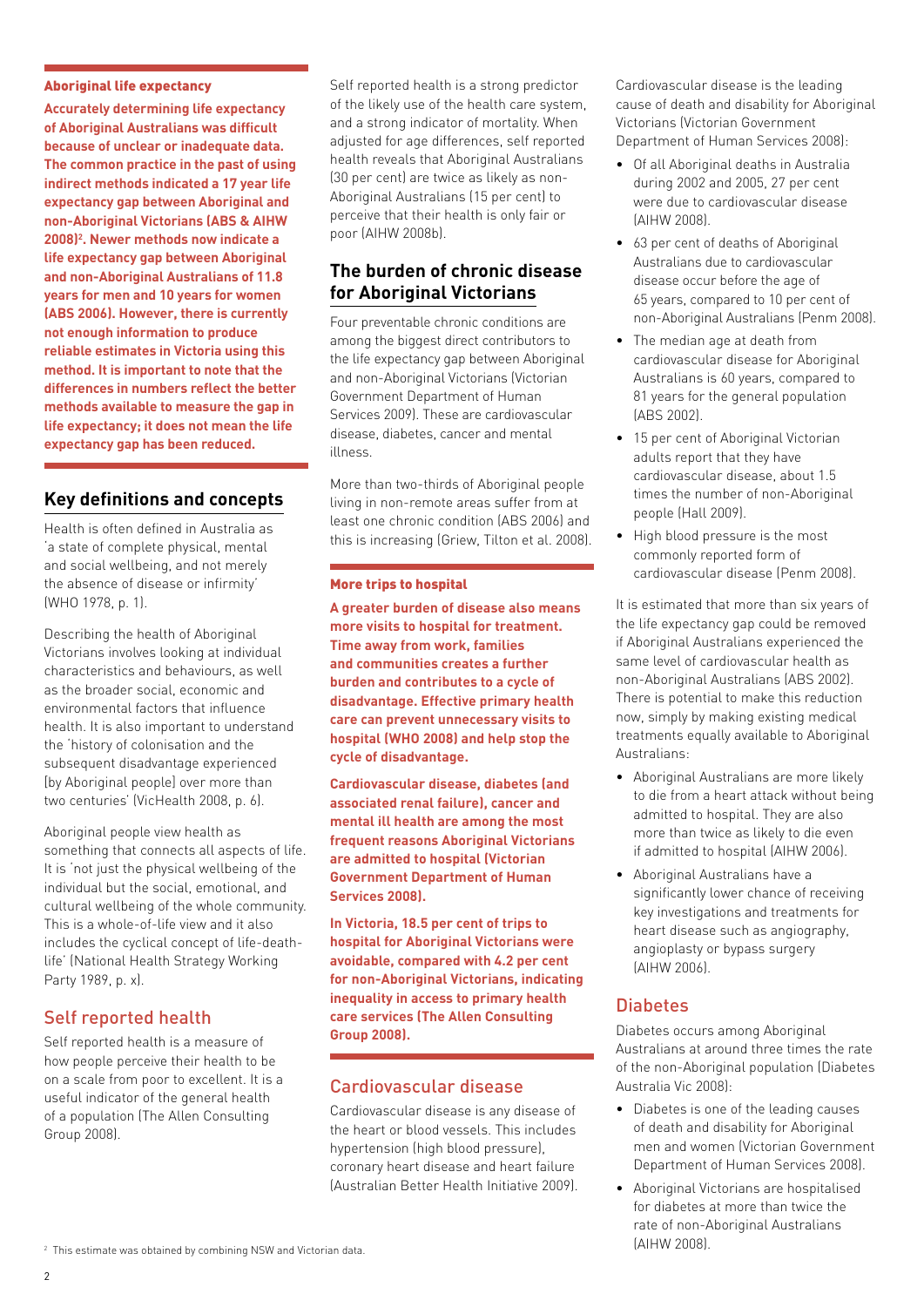#### Cancer

Cancer is one of the leading causes of disease burden for Aboriginal Australians (Vos, Barker et al. 2007):

- Aboriginal people have higher incidences of preventable cancers (Hall 2009).
- Aboriginal people diagnosed with cancer are significantly less likely to receive surgery, chemotherapy and radiotherapy than non-Aboriginal patients and are much more likely to die from cancer (Hall 2009).
- Participation in cancer screening is lower among Aboriginal Victorians than the wider Victorian population (Victorian Government Department of Human Services 2008).

## Mental illness

Mental illness is broadly understood to mean 'clinically recognisable symptoms or behaviours that are associated with distress and interference with one's ability to cope with normal life stresses and contribute to one's community' (Australian Government Department of Health and Ageing 2005).

For many Aboriginal Australians, mental illness is linked to experiences of grief, loss and trauma (Victorian Government Department of Human Services 2009).

Mental illness is estimated to contribute 15 per cent of the burden of disease for Aboriginal Australians. This is second only to cardiovascular disease (Vos, Barker et al. 2007):

- More than a quarter of Aboriginal Australians are reported to have some form of mental illness (Victorian Government Department of Human Services 2009).
- Twice as many Aboriginal Australians (21.4 per cent) suffer high or very high levels of psychological distress compared to non-Aboriginal Australians (10 per cent) (Victorian Government Department of Human Services 2008).
- One study found that one in five Aboriginal Victorians suffering high levels of psychological distress were not able to work or undertake their usual activities for at least one day in the four weeks prior to reporting (AIHW 2008). Reasons for distress included physical health problems, the death of family or friends, and alcohol related problems (AIHW 2008).

# **The contribution of risk factors**

Four risk factors are estimated to make the greatest contribution to the disease burden suffered by Aboriginal Australians (Vos, Barker et al. 2007) . These are tobacco, physical inactivity, nutrition and security of food supply, and alcohol.

#### Tobacco

Smoking contributes more to the burden of disease for Aboriginal Victorians than any other single risk factor (Hall 2009). Smoking is estimated to account for 10 per cent of the health gap between Aboriginal and non-Aboriginal people (Vos, Barker et al. 2007):

- Of Aboriginal Victorian adults, 52 per cent smoke and the vast majority of these smoke daily (AIHW 2008).
- Of Aboriginal Victorian adults, 24 per cent are ex-smokers (AIHW 2008).
- Only 24 per cent of Aboriginal Victorian adults have never smoked (AIHW 2008).
- Smoking rates among Aboriginal Victorians have not declined in the past 10 years (Victorian Government Department of Human Services 2008).

Smoking also is detrimental to the health of others due to second-hand smoke or passive smoking (Victorian Government Department of Human Services 2008):

- Between birth and 14 years of age, 53 per cent of Aboriginal children live in a household with regular smokers, compared to 35 per cent of non-Aboriginal children (AIHW 2008).
- Compared to 9 per cent of non-Aboriginal children, 28 per cent of Aboriginal children live with a regular smoker who smokes at home indoors (AIHW 2008).

Smoking in pregnancy harms unborn children. It is associated with premature birth, stillbirth, some birth defects and sudden infant death syndrome (SIDS) (US Department of Health and Human Services 1989). It is a major contributing factor to infants being born with a low birth weight:

• Of Aboriginal mothers in Victoria, 38 per cent reported that they were smokers at the time their babies were born compared to 9 per cent of non-Aboriginal mothers (Victorian Government Department of Human Services 2008).

## Physical inactivity

Physical inactivity is responsible for 8.4 per cent of the total disease burden for Aboriginal Australians (Vos, Barker et al. 2007)<sup>3</sup>:

- Of Aboriginal Australian adults living in non-remote areas in 2004–05, 32 per cent reported doing moderate or vigorous exercise in the two weeks prior to reporting (Penm 2008).
- Of Aboriginal Australian adults living in non-remote areas in 2004–05, 49 per cent reported that they had not done any physical activity in the two weeks prior to reporting (Penm 2008).
- Between 1995 and 2005, the proportion of Aboriginal people living in non-remote areas who undertook moderate or high levels of exercise dropped significantly, from 30.3 per cent to 24.3 per cent (Steering Committee for the Review of Government Service Provision 2009).

Structural barriers such as limited access to facilities and high costs associated with transport, membership and uniforms can decrease participation in sport. Racism can also exclude participation of Aboriginal people in community-based activities (Thorpe & Browne 2009).

In 2002, while two-thirds of non-Aboriginal Australians took part in sport and physical recreation activities, less than half the Aboriginal population participated (Thorpe & Browne 2009).

# Nutrition and security of food supply

Unhealthy eating can lead to being overweight or obese, which is the second highest level of disease risk among Aboriginal Australians (Vos, Barker et al. 2007).

Diet-related issues such as high blood cholesterol, high blood pressure and low fruit and vegetable intake are major contributors to the Aboriginal Australian disease burden (Vos, Barker et al. 2007):

- More than half (56 per cent) of the Aboriginal Australian population consumed less than the recommended two serves of fruit and five serves of vegetables per day (Penm 2008).
- Around one in seven Aboriginal Australians do not eat any fruit and/or vegetables on a daily basis (Penm 2008).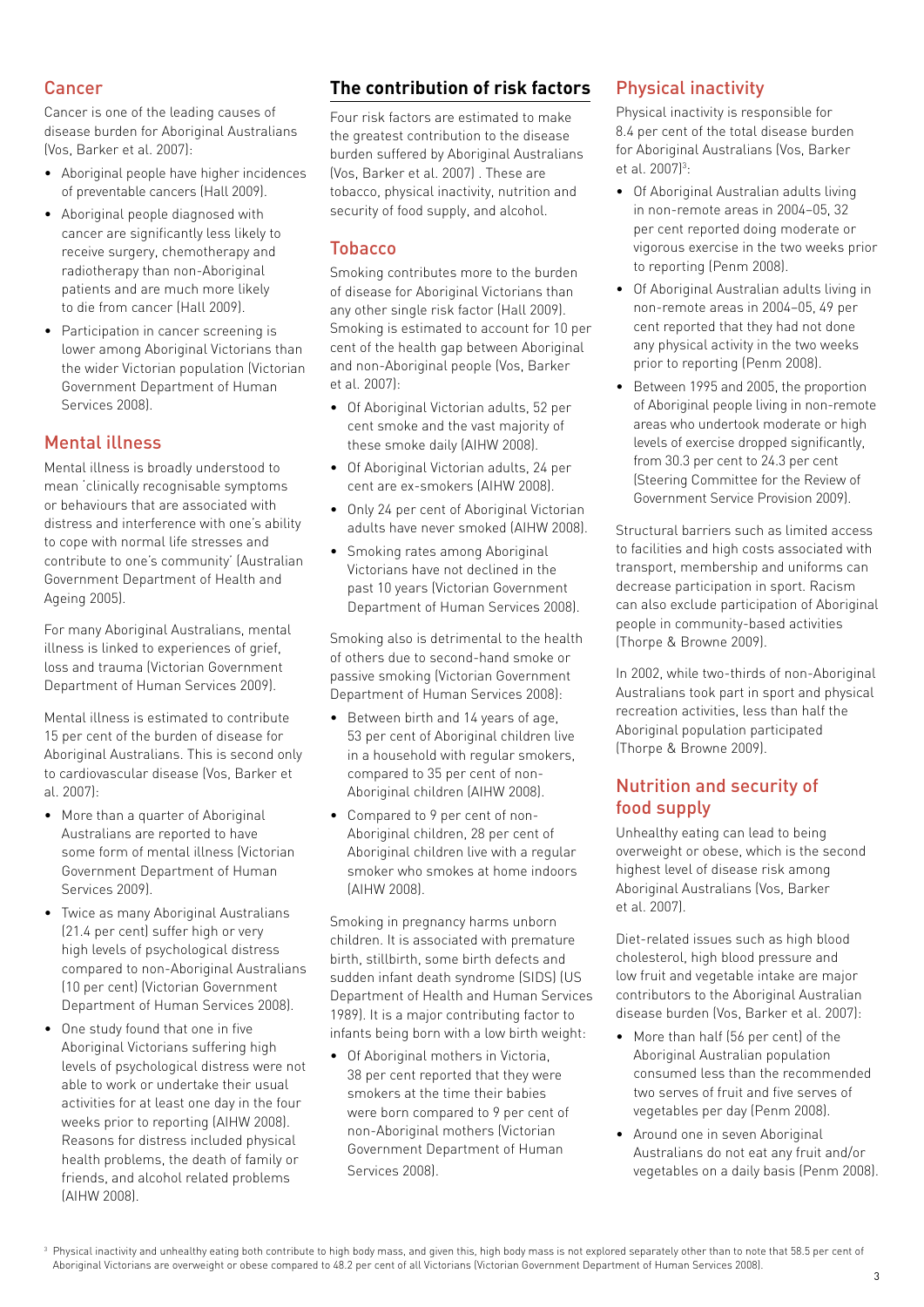• Of Aboriginal Victorians, 58.5 per cent are overweight or obese compared to 48.2 per cent of all Victorians ((Victorian Government Department of Human Services 2008).

Exclusive breastfeeding is recommended by the World Health Organization as the best source of food for infants up to six months of age (WHO 2009):

• In Victoria, while most Aboriginal mothers (85 per cent) initiate breastfeeding after birth, only 32 per cent of mothers are still breastfeeding when their babies are six months old (Thorpe & Browne 2009).

Having limited access to safe, healthy and culturally acceptable food – known as 'food insecurity' – has an impact on eating patterns (VicHealth 2009):

• Of Aboriginal Victorians, 21 per cent ran out of food and could not afford to buy more in the previous 12 months (2004−05) compared to 5 per cent of non-Aboriginal Victorians (Thorpe & Browne 2009).

#### Alcohol

The pattern of alcohol use is different between Aboriginal and non-Aboriginal people (Victorian Government 2008):

- Alcohol was associated with approximately 7 per cent of all Aboriginal Australian deaths and over 6 per cent of the total disease burden for Aboriginal Australians (Vos, Barker et al. 2007).
- Aboriginal Australians are less likely to be drinkers than non-Aboriginal Australians (Victorian Government 2008; ABS & AIHW 2008).
- Aboriginal Australians who do drink are more likely to drink at harmful levels (ABS & AIHW 2008).
- Of Aboriginal Victorians, 58 per cent report drinking at levels considered to pose short-term risk<sup>4</sup> at some time in the year prior to reporting (AIHW 2008).
- The rates of chronic or high risk<sup>5</sup> drinking were similar for both Aboriginal and non-Aboriginal Australians in 2004−05 (ABS & AIHW 2008).

Risk factors are also linked: chronic or high risk alcohol consumption is associated with higher rates of tobacco smoking and high levels of psychological distress (ABS & AIHW 2008).

# **The social and economic determinants of health**

While individuals are able to make some choices about health behaviours, it is the social and economic conditions in which they live that have a far greater influence on health (Carson, Dunbar et al. 2007). Established determinants of health include educational attainment, social and community connections, income and employment, housing and freedom from race-based discrimination.

Aboriginal Victorians also experience historical disadvantage, along with the dispossession of land, culture and identity that followed colonisation (National Health Strategy Working Party 1989; Carson, Dunbar et al. 2007; VACKH 2009).

*'The socioeconomic disadvantage experienced by Aboriginal and Torres Strait Islander peoples compared with other Australians places them at greater risk of exposure and vulnerability to health risk factors such as smoking and alcohol misuse, and other risk factors such as exposure to violence.* 

*'However, socioeconomic disadvantage alone does not explain all the differences in health status that exist between Indigenous and non-Indigenous Australians. Numerous other aspects of the living, working and social conditions of Indigenous Australians, along with a reduced sense of control over their own lives, may help to explain the generally poorer health of Aboriginal and Torres Strait Islander peoples'*  **(AIHW 2008, p. 67).**

#### Educational attainment

Poor health reduces the educational attainment of Aboriginal Australians (Carson, Dunbar et al. 2007). It is therefore not clear 'whether higher levels of educational attainment lead to better health, or better health leads to higher educational attainment' (Carson, Dunbar et al. 2007, p. 148). The path between educational attainment and health for Aboriginal people is complex and less well understood than that of non-Aboriginal people.

Mainstream education can have a detrimental impact on the emotional and social wellbeing of Aboriginal Australians. Such education is usually delivered to an Aboriginal minority and can be culturally and linguistically alienating with significant implications for the wellbeing of Aboriginal young people (Carson, Dunbar et al. 2007).

*'Education systems in Australia and elsewhere, historically-speaking, often aimed to reduce Indigenous peoples' power and authority over their children, and helped to lower the status of Aborigines in society.* 

*'These systems often devalued Indigenous laws, languages and cultures, and most importantly, denied the basis on which people legitimated their ownership of the vital economic resources of land and sea.* 

*'The education system has been, in other words, heavily implicated in the processes of dispossession and cultural genocide which were major causes of increasing ill health'* **(Boughton 2000, cited in Carson, Dunbar et al. 2007, p. 145).**

It is generally understood that people with lower educational attainment rate their own health more poorly and report a number of illnesses more often than those with a bachelor degree or higher (VicHealth 2008).

Further, it is thought that 'better education leads to better overall self-assessed health status, which in turn leads to higher labour force participation'. In particular, having a degree or a higher qualification strongly improves labour force participation (VicHealth 2008, p. 3).

<sup>5</sup> Long-term risk was measured by the number of people reporting high levels of average daily consumption of alcohol in the week prior to reporting (ABS & AIHW 2008, p. 140). High levels for males would be greater than 29 standard drinks per week and greater than 15 standard drinks per week for females (AIHW 2009).

<sup>4</sup> Those considered at short-term risk have consumed 'five or more (for females) or seven or more (for males) standard drinks on any one occasion in the last 12 months' (ABS & AIHW 2008, p. 140).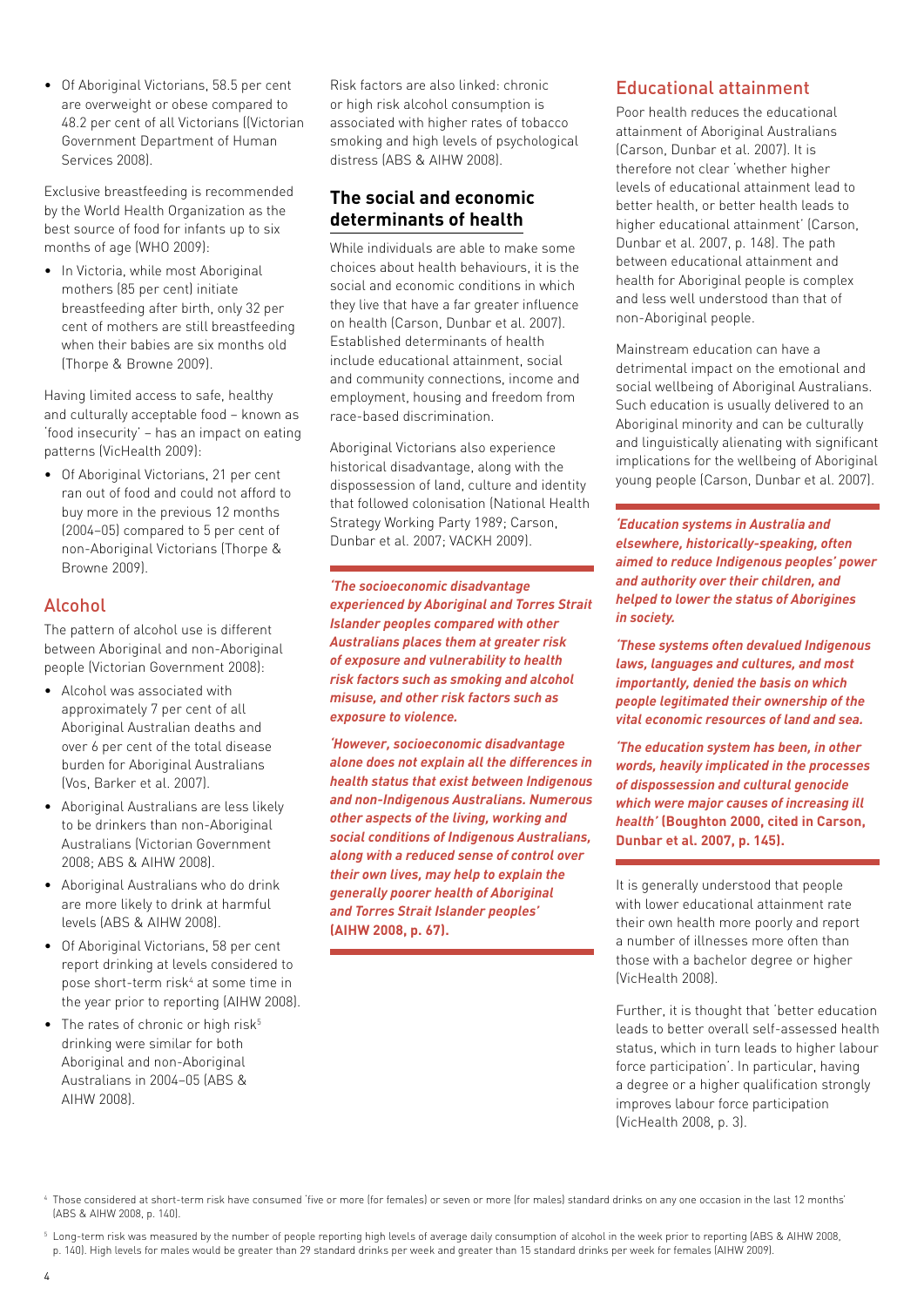Victorian statistics indicate that:

- for 22.8 per cent of Aboriginal Victorians, year 12 or equivalent is the highest year of school completed, compared to 44 per cent of non-Aboriginal Victorians (ABS 2007)
- young Aboriginal Australians are about 15 times less likely to have a bachelor degree or above and around 23 per cent less likely to have a certificate or diploma (AIHW 2008).

## Social and community connections

Social connection is broadly defined as having supportive relationships, involvement in community and group activities and civic engagement (VicHealth 2009).

Engaging in meaningful social connections is a determinant of social and emotional wellbeing and a prerequisite for good physical health (Keleher & Armstrong 2005).

Information on social and community connections among Aboriginal Australians indicates that:

- in a time of crisis, 90 per cent of Aboriginal Australians report having support
- involvement with an Aboriginal organisation is reported by 26 per cent of Aboriginal Australians
- around 87 per cent of Aboriginal Australians aged over 15 years were not removed from their natural family and 44 per cent reported that their relatives were not removed from their natural family
- in the 12 months prior to reporting, 68 per cent of Aboriginal Australians participated in at least one cultural event (AIHW 2008).

## Income and employment

Lower income levels and employment status explain from one-third to one-half of the gap in self-assessed health between Aboriginal and non-Aboriginal Australians (Carson, Dunbar et al. 2007).

#### Income

Aboriginal Australians are more likely to have lower incomes than non-Aboriginal Australians (AIHW 2008):

- The average weekly income for Aboriginal Australian families is \$395 compared to \$665 for non-Aboriginal families (VACKH 2009).
- In 2002, only 7 per cent of Aboriginal Australian adults were in the highest individual income bracket compared to 20 per cent of non-Aboriginal Australians (AIHW 2008, p. 768).

Income is also related to education and housing:

- Aboriginal Australians who complete year 12 are more likely to have a higher income than those who only complete year 9 (AIHW 2008).
- Aboriginal Australians who own their own home are more likely to have a higher income than those who rent (AIHW 2008).

#### Employment

Aboriginal Victorians are less likely to participate in the labour force (63.7 per cent) compared to non-Aboriginal Victorians (73.7 per cent) (AIHW 2008):

- In 2006, 15.8 per cent of Aboriginal Victorians were unemployed compared to 5.4 per cent of the overall Victorian population (The Allen Consulting Group 2008).
- Of Aboriginal Australians who are unemployed, 91 per cent report having trouble finding work. The main reason reported for this is due to insufficient education, training and skills (AIHW 2008).

Unemployment increases the burden of financial stress on Aboriginal families:

- Unemployment means that people are less able to buy goods and services that can create health and it has detrimental psychological and social impacts (AIHW 2008).
- In 2004–05, 49 per cent of Aboriginal Australians aged over 15 years reported being unable to raise \$2000 within a week in a time of crisis (AIHW 2008). This compared to 10.1 per cent of the wider Victorian population aged over 18 years in 2007 (Victorian Government Department of Human Services 2008).

#### Housing

Access to adequate housing impacts on health. Issues around inadequate housing are particularly significant for Aboriginal Australians because of the association between shelter and dispossession from land (Carson, Dunbar et al. 2007).

Key issues related to the adequacy of housing include:

- availability
- affordability
- security of tenure
- overcrowding
- functionality, in terms of design and construction and ongoing maintenance
- the immediate surroundings of houses and community including accessibility to services and cultural suitability (Carson, Dunbar et al. 2007; VicHealth 2008).

Recent housing data indicates:

- of Aboriginal Victorian households, 54 per cent are living in rented dwellings, while 40 per cent are living in dwellings that were owned, either with or without a mortgage (ABS 2008)
- Aboriginal people are more likely to move house than non-Aboriginal people. In the 2006 census, 34.2 per cent of Aboriginal Australians were living at a different address one year prior to the census, compared to 17 per cent of non-Aboriginal Australians
- of Aboriginal Australians, 65.1 per cent were at a different address five years before the census compared to 42.6 per cent of non-Aboriginal Australians (Hall 2009)
- there is an average of three people living in Aboriginal Victorian households compared to 2.6 for non-Aboriginal households (ABS 2008)
- of Aboriginal households, 9.1 per cent are classified as overcrowded, compared to 3.1 per cent of all households (Hall 2009).

## Race-based discrimination

Race-based discrimination can be defined as 'those behaviours and practices that result in avoidable and unfair inequalities across groups in society based on race, ethnicity, culture or religion' (VicHealth 2009, p. 14)<sup>6</sup>.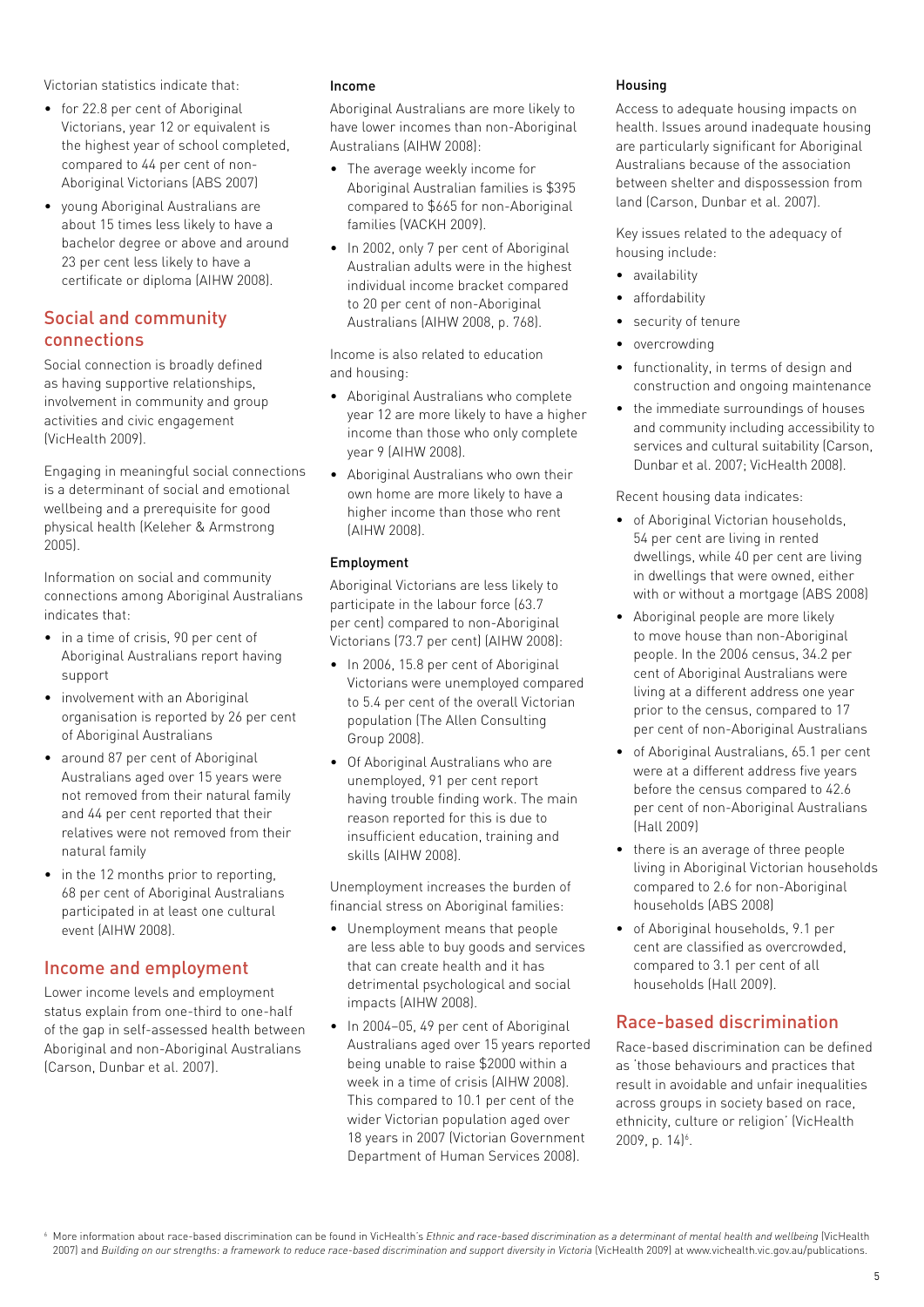Individuals can experience multiple forms of discrimination (VicHealth 2005), such as:

- racist taunts and insults, physical violence, being refused service in shops and poor expectation of academic ability at school (Priest & Paradies 2009)
- differential treatment in hospital care (AIHW 2006).

The experience of discrimination has a negative impact on health and wellbeing (VicHealth 2005; Paradies, Harris et al. 2008; VicHealth 2008):

• race-based discrimination is known to be associated with poor mental health physical health and self-rated health. It is particularly associated with an increased risk of anxiety and depression and has possible associations with diabetes, obesity and cardiovascular disease.

#### **The ways in which race-based discrimination can lead to ill health include:**

- **• reduced access to resources that can create and protect health such as education, employment, housing, good medical care and social support**
- **• increased exposure to factors that intensify health risks**
- **• direct physical assault causing injury**
- **• stress and emotional responses that impact poorly on mental health**
- **• risky health behaviours such as smoking, alcohol and other drug use (Paradies, Harris et al. 2008).**

A survey examining race-based discrimination found that:

- of Victorian respondents, 25 per cent were more likely to be concerned if a relative married someone with an Aboriginal background as compared to marrying someone from another cultural background
- of Victorians, 1.7 per cent 'identified Indigenous Victorians as not belonging' despite the fact that they are the original inhabitants of the land (VicHealth 2007, p. 36).

While there is little information on Aboriginal Victorians' experience of discrimination, a recent report from South Australia (Gallaher, Ziersch et al. 2009) identified that:

- for Aboriginal people, 93 per cent reported experiencing racism at least sometimes and 66 per cent experienced racism often
- racism was more often experienced in formal settings such as justice or education.

# Land, culture and identity

'Land is an essential part of an Aboriginal view of health, with personal identity considered inseparable from place. Interaction with country is understood to enable an adult to develop mastery and control over their lived environment' (Burgess & Morrison 2007, cited in VicHealth 2008). Given this relationship, it is clear that disconnection from land has a profound effect on identity for Aboriginal people.

#### Land

In the 200 years following European settlement in Australia, Aboriginal people were denied rights to their own land. Early policies of extermination and massacre were followed by policies of 'protection' and assimilation including forced removal from land (VicHealth 2005). For many Aboriginal people, this caused an irreparable disconnection with land:

- In Victoria today, only 0.04 per cent of land (100km<sup>2</sup> out of 227,416km<sup>2</sup>) is Aboriginal-owned or controlled (Steering Committee for the Review of Government Service Provision 2009).
- Of Aboriginal Australians living in nonremote areas, 60 per cent recognise a specific area as their homelands or traditional country, but the majority of these (73 per cent) did not live on their homelands (AIHW 2008).
- The number of Aboriginal Australians who do not recognise their homelands is highest in inner-regional areas (40 per cent) (AIHW 2008).

#### Culture and identity

Aboriginal Australians are as varied in culture as any other population, with many different cultural and language groups and social systems (VicHealth 2005):

- Just over half (54 per cent) of Aboriginal Australians identify with a tribal group or clan (AIHW 2009).
- Of Aboriginal Australians, 21 per cent report that they speak an Aboriginal language (AIHW 2008).
- The majority of Aboriginal Australians participated in at least one cultural event in the past 12 months (AIHW 2008).

Today, Aboriginal people's identity is derived from cultural heritage and the ability to survive despite the odds, rather than from the negative factors that resulted directly from colonisation (VicHealth 2005).

## **Conclusion: preventing ill health and unequal health outcomes**

This research summary provides a foundation for understanding the most important issues for Aboriginal Victorians' health and wellbeing. The next step is to take action.

VicHealth and the Victorian Government Department of Health have developed *Life is health is life: taking action to close the gap – Victorian Aboriginal evidencebased health promotion resource.* This resource provides an overview of the evidence for interventions that will address the issues described in this research summary. It will be available in April 2011.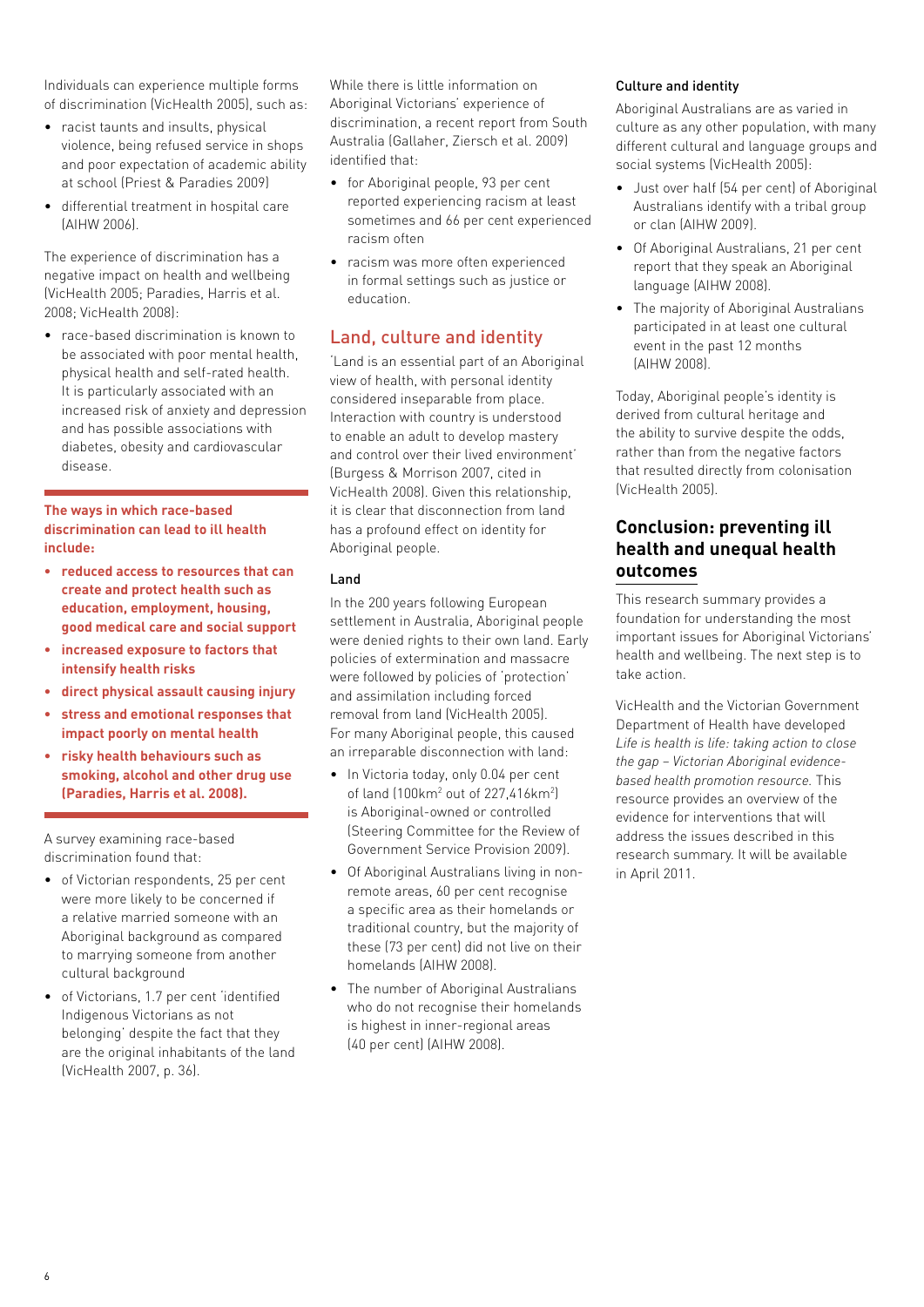#### **References**

ABS 2002, *Australian Social Trends 2002*, Cat. no. 4102.0, Australian Bureau of Statistics, Canberra.

ABS 2006, *Discussion paper: assessment of methods for developing life tables for Aboriginal and Torres Strait Islander Australians*, Australian Bureau of Statistics, Canberra.

ABS 2006, *National Aboriginal and Torres Strait Islander health survey 2004–05*, Cat. no. 4715.0, Australian Bureau of Statistics, Canberra.

ABS 2007, *Census of population and housing: census tables*, Australian Bureau of Statistics, Cat. no. 2068.0, Australian Bureau of Statistics, Canberra.

ABS 2007, *Population distribution: Aboriginal and Torres Strait Islander Australians*, Cat. no. 4705, Canberra, Australian Bureau of Statistics.

ABS 2008, *Population characteristics: Aboriginal and Torres Strait Islander Australians. Victoria 2006*, Cat no. 4713.2.55.001, Australian Bureau of Statistics, Canberra.

ABS & AIHW 2008, *The health and welfare of Australia's Aboriginal and Torres Strait Islander peoples*, Australian Bureau of Statistics and Australian Institute of Health and Welfare, Canberra.

AIHW 2006, *Aboriginal and Torres Strait Islander people with coronary heart disease: further perspectives on health status and treatment*, Australian Institute of Health and Welfare, Canberra.

AIHW 2008a, *Australia's Health 2008*, Cat. no. AUS 99, Australian Institute of Health and Welfare, Canberra.

AIHW 2008b, *Aboriginal and Torres Strait Islander Health Performance Framework 2008 report: detailed analyses*, Australian Institute of Health and Welfare, Canberra.

AIHW 2009, *Measuring the social and emotional wellbeing of Aboriginal and Torres Strait Islander peoples*, Australian Institute of Health and Welfare, Canberra.

Australian Government Department of Health and Ageing 2005, *'Homelessness and mental health linkages: review of national and international literature,'* accessed 18 November 2009, http:// www.health.gov.au/internet/main/ publishing.nsf/Content/mental-homelesstoc~mental-homeless-1~mentalhomeless-1-3.

Carson, B, Dunbar, T et al. (eds) 2007, *Social determinants of Indigenous health*, Allen & Unwin, Crows Nest.

Diabetes Australia Vic 2008, 'Aboriginal & Torres Strait Islander program,' accessed 18 November 2009, http://www.diabetesvic. org.au/type-2-diabetes/aboriginal-andtorres-strait-islander.

DrugInfo Clearinghouse 2009, *'Prevention of alcohol-related harms in Victoria's Koori communities,'* Prevention Research Quarterly, Australian Drug Foundation, Melbourne.

Gallaher, G, Ziersch, A et al. 2009, *In our own backyard: urban health inequities and Aboriginal experiences of neighbourhood life, social capital and racism*, Flinders University, Adelaide.

Griew, R, Tilton, E et al. 2008, *Review of evidence regarding chronic disease prevention in Aboriginal and Torres Strait Islander communities*, Australian Population Health Development Principal Committee, Canberra.

Hall, R 2009, *The health of Aboriginal Victorians*, 2009, Victorian Aboriginal Community Controlled Health Organisation, Melbourne.

Keleher, H & Armstrong, R 2005, *Evidence-based mental health promotion resource. Report for the Department of Human Services and VicHealth*, Victorian Department of Human Services and VicHealth, Melbourne.

National Health Strategy Working Party 1989, *A national Aboriginal health strategy*, National Health Strategy Working Party, Canberra.

Paradies, Y, Harris, R et al. 2008, *The impact of racism on Indigenous health in Australia and Aotearoa: towards a research agenda. Discussion paper no. 4*, Cooperative Research Centre for Aboriginal Health, Darwin.

Penm, E 2008, *Cardiovascular disease and its associated risk factors in Aboriginal and Torres Strait Islander peoples 2004-05*, Australian Institute of Health and Welfare, Canberra.

Priest, N & Paradies, Y 2009, *The impact of racism on parenting and the outcomes of Victorian Aboriginal children and young people. Expert paper commissioned by the Victorian DEECD*, Victorian Department of Early Childhood Development, Melbourne.

Steering Committee for the Review of Government Service Provision 2009, *Overcoming Indigenous disadvantage: key indicators 2009*. Overview, Productivity Commission, Canberra.

The Allen Consulting Group 2008, *Are we there yet: indicators of inequality in health, Report to Department of Human Services*, Department of Human Services, Melbourne.

Thorpe, S & Browne, J 2009, *Closing the nutrition and physical activity gap in Victoria: Victorian Aboriginal nutrition and physical activity strategy*, Victorian Aboriginal Community Controlled Health Organisation, Melbourne.

US Department of Health and Human Services 1989, *Reducing the health consequences of smoking: 25 years of progress. A report of the Surgeon General*, US Department of Health and Human Services, Public Health Service, Maryland.

VACKH 2009, *Victorian Aboriginal health plan 2009*, Victorian Advisory Council on Koori Health, Melbourne.

VicHealth 2005, *Building Indigenous leadership: promoting the emotional and spiritual wellbeing of Koori communities through the Koori communities leadership program*, Victorian Health Promotion Foundation, Melbourne.

VicHealth 2007, *More than tolerance: embracing diversity for health. Summary report*, Victorian Health Promotion Foundation, Melbourne.

VicHealth 2008, *Research summary: key influences on health inequalities*, Victorian Health Promotion Foundation, Melbourne.